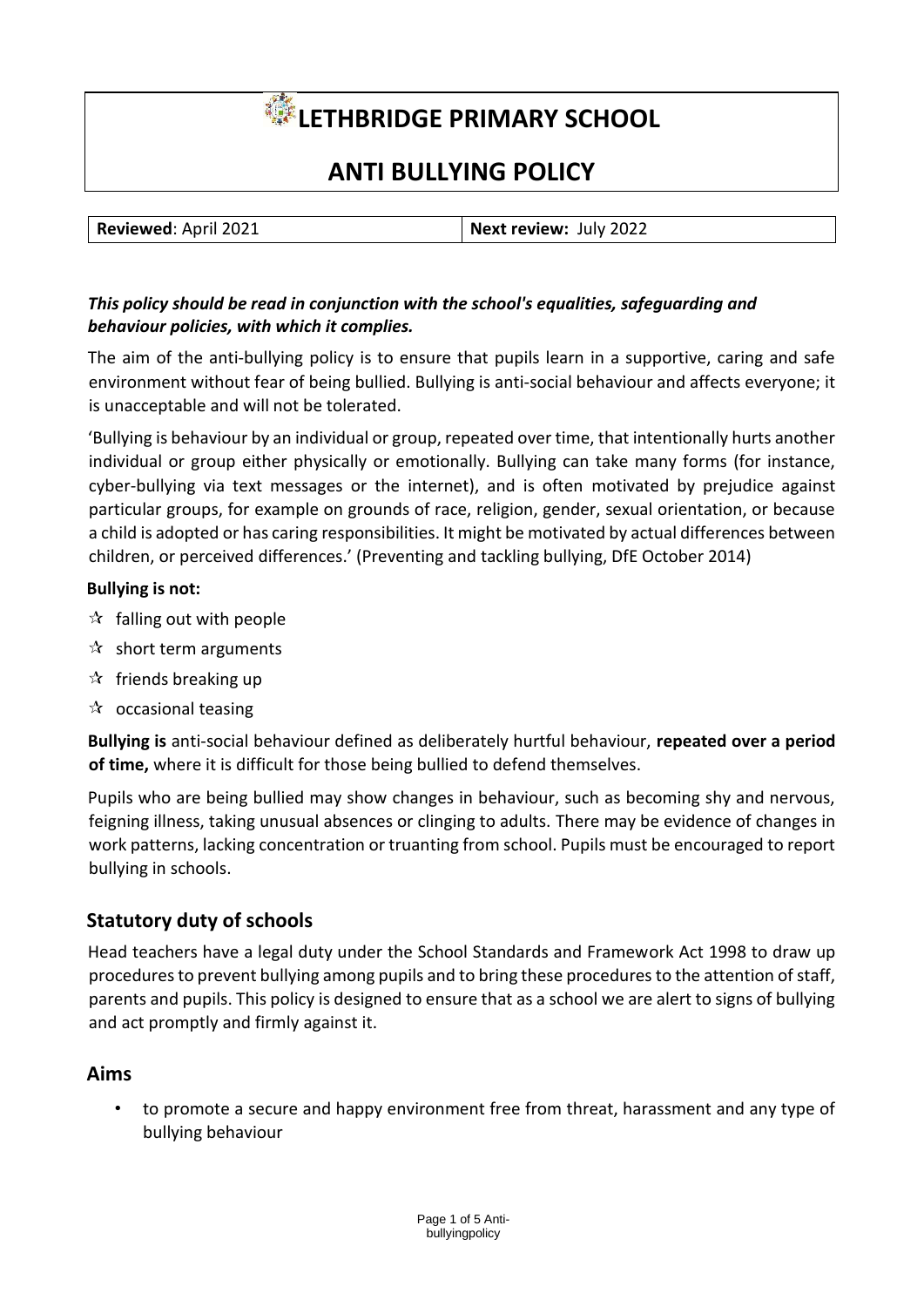- all staff must be familiar with the academy's current policies to protect pupils from bullying and other forms of harm, specifically the anti-bullying policy, behaviour for learning policy and the child protection policy.
- to take positive action to prevent bullying from occurring through a clear school policy on Personal and Social development
- to show commitment to overcoming bullying by practising zero tolerance
- to inform children and parents of the school's expectation and to foster a productive working partnership, which helps to maintain a bully‐free environment
- to make staff aware of their role in fostering the knowledge and attitudes which will be required to achieve the above aims.

| <b>Categories</b>         | <b>Forms</b>                                                                                                                                                                                    |
|---------------------------|-------------------------------------------------------------------------------------------------------------------------------------------------------------------------------------------------|
| Verbal bullying           | Persistent teasing, name calling, taunts, threats, sarcasm, spreading<br>rumours                                                                                                                |
| Physical bullying         | Pushing, pinching, punching, kicking, use of weapon                                                                                                                                             |
| <b>Emotional bullying</b> | Exclusion (you're not playing with us), sending to Coventry, ridicule,<br>humiliation                                                                                                           |
| <b>Extortion bullying</b> | Forcing someone to hand over money, sweets, crisps or valuables                                                                                                                                 |
| Hiding bullying           | Coat, books, shoes, PE kit or precious items go missing (from pegs,<br>cloakroom, drawer, bags)                                                                                                 |
| Racist bullying           | Racial taunts (making fun of customs, dress, music, accent, colour etc)<br>graffiti, gestures                                                                                                   |
| Bullying by gestures      | Fists, sticking up two (or one) fingers, grimace, putting two fingers in<br>mouth denoting physical sickness, give someone 'bad looks'                                                          |
| Spoiling things           | Scribbling on class work, homework or destroying a game                                                                                                                                         |
| Cyber bullying            | Inappropriate e-mail and/or text messages and use of social networking<br>and messaging platforms such as WhatsApp                                                                              |
| Homophobic Bullying       | Use of the word 'gay' as a derogatory term. Taunting pupils by calling<br>them words associated with homosexuality. Homophobic comments<br>should be treated in the same way as racist comments |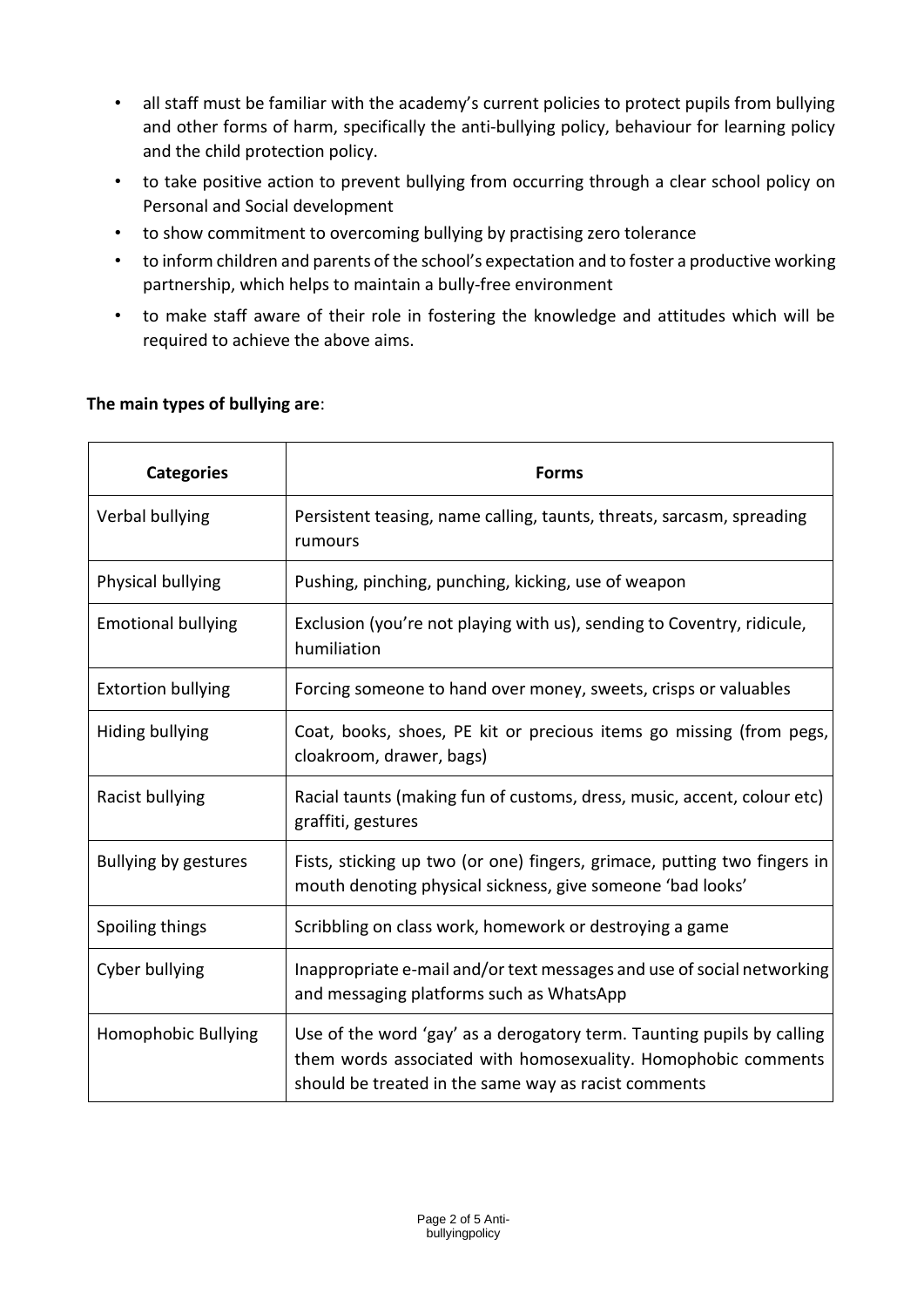# **Procedures**

The following steps may be taken when dealing with incidents:

- If bullying is suspected or reported, the incident will be dealt with immediately by the member of staff who has been approached
- An account of the incident will be recorded in on CPOMS and monitored by the Headteacher
- The designated member of staff will interview all concerned and will record clearly the discussion on CPOMS.
- The headteacher and class teachers will be kept informed
- If, over a period of time, there is evidence that children are using bullying behaviour, the parents will then be informed
- Sanctions will be used as appropriate and in consultation with all parties concerned. These will range from missing playtimes to suspension. This will also be recorded on CPOMS

Pupils who have been bullied will be supported by:

- offering an immediate opportunity to discuss the experience with a member of staff of their choice
- reassuring the pupil
- offering continuous support through regular opportunities to talk with a member of staff or peer mentor
- restoring self‐esteem and confidence

Pupils who have bullied will be helped by:

- discussing what happened
- discovering why the pupil became involved
- establishing the wrong doing and need to change
- informing parents or guardians to help change the attitude of the pupil  $\Box$  participating in 'social group' activities

Within the curriculum, the school will raise awareness of the nature of bullying through inclusion in PSHE, assemblies, schools council discussions, displaying child friendly posters, school repeatedly revisiting the topic of bullying throughout the year in an attempt to enable children to understand the implications of their actions and eradicate such behaviour. Pupil voice will be gathered annually to inform policy and practices.

# **Staff responsibilities**

- to implement procedures to confront bullying in any form
- to listen to all parties involved in incidents
- to investigate as fully as possible
- to take appropriate action and refer the matter to the headteacher for further action
- to record and inform parents of bullying incidents
- to promote the use of a range of teaching and learning styles and strategies which challenge bullying e.g. role‐play, circle‐time
- to foster by example the value in which we as a school believe
- to promote the use of interventions which are at least intrusive and most effective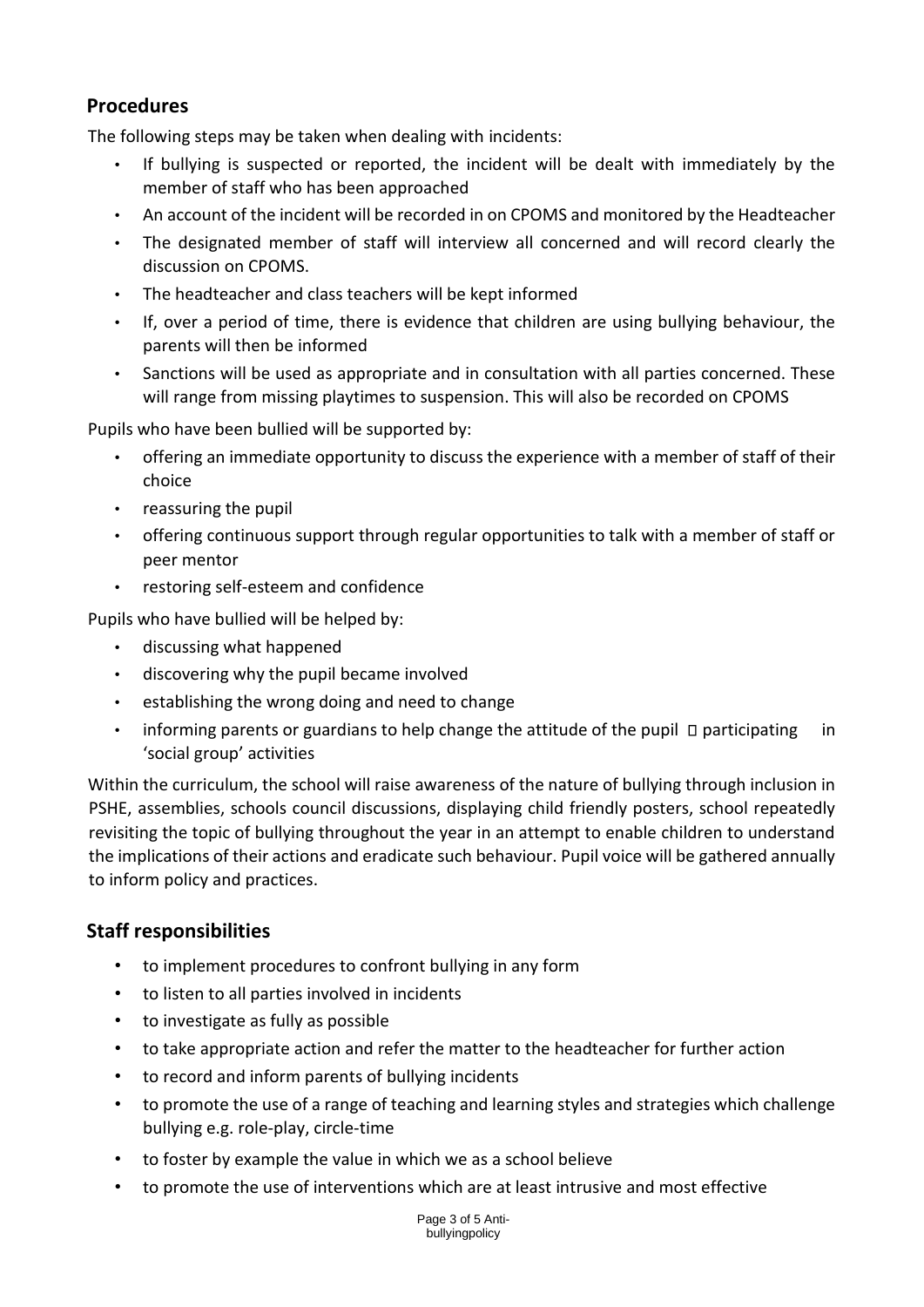- to record incidents of bullying in on CPOMS
- to retain records for monitoring purposes

# **Monitoring, evaluation and review**

The school will review this policy annually and assess its implementation and effectiveness. The policy will be promoted and implemented throughout Lethbridge Primary School.

Lethbridge Primary School Council Anti-Bullying Charter

- **We believe that Lethbridge Primary School should be bully free.**
- **Every child at our school has the right to be safe and happy. They have the right to learn and play free from intimidation and fear, both in the school and outside.**
- **We do not tolerate physical violence, name-calling, exclusion from a group, or other actions that could damage a child's self-esteem.**
- **We respect each other's belongings. Damaging, hiding or stealing another person's property is a form of bullying.**
- **We celebrate our differences and respect each other's strengths and weaknesses. When somebody makes a mistake or is not good at something we help them. We know that we can learn from making mistakes.**
- **We have a responsibility to make good choices about our own behaviour. We work together to make the school a happy place.**
- **Every member of Lethbridge Primary School has the responsibility to tell someone if they know somebody is being bullied. If we are worried about bullying we can go to any adult who will speak to the Headteacher. Everyone will take complaints seriously.**
- **Teachers deal with possible problems sensitively and may talk to our parents and carers.**
- **We regularly review our anti-bullying policy to try and make improvements. We welcome the help of governors, teachers and other children. We are always open to new ideas from other schools and groups of people.**

**(Chair)** 

*Signed on behalf of the School's Council*